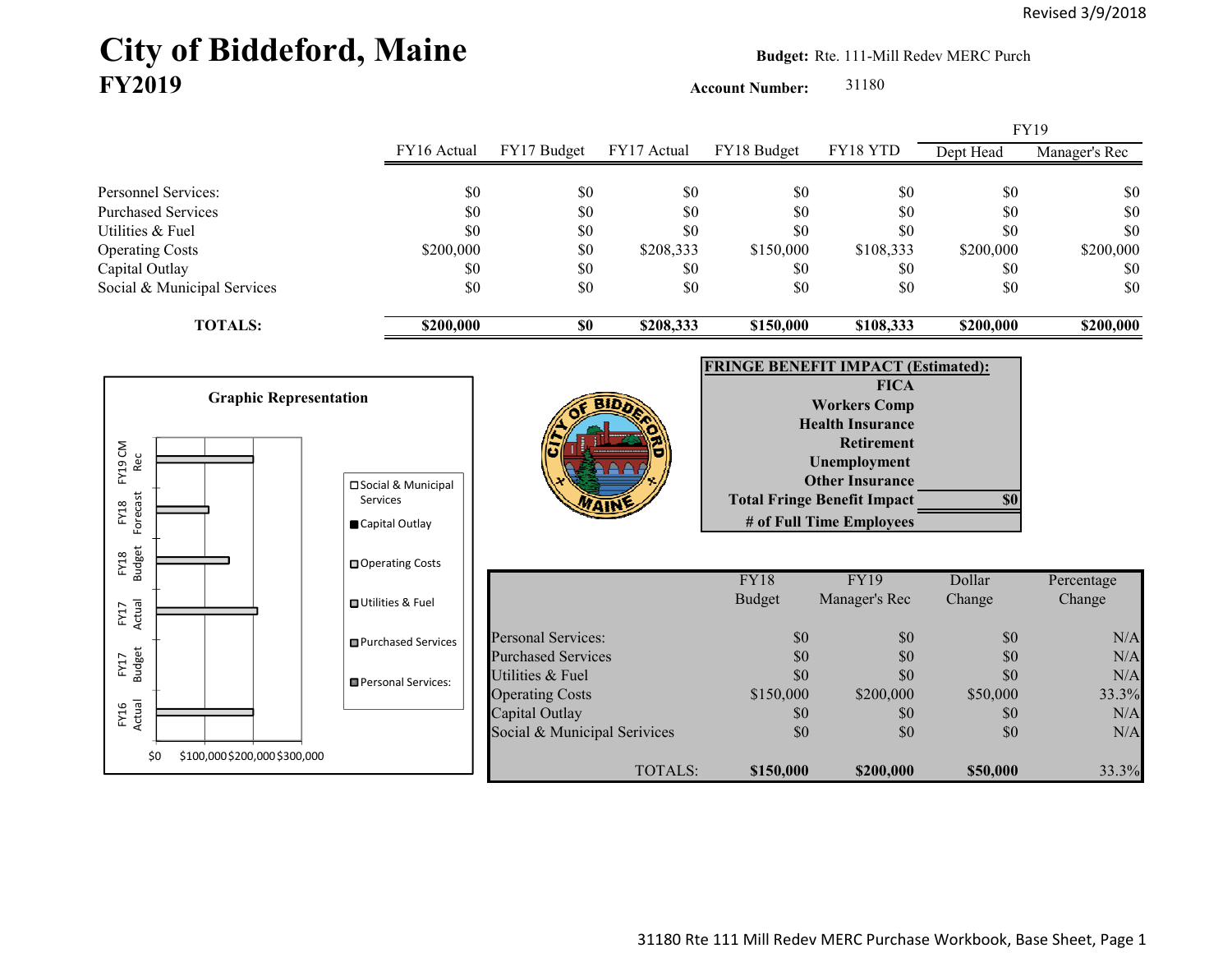## Other Operating Costs

| Account |                                                             | <b>FY16</b>           | FY17       | <b>FY17</b>           | <b>FY18</b>           | <b>FY18</b>          | <b>FY19</b>           |                       |
|---------|-------------------------------------------------------------|-----------------------|------------|-----------------------|-----------------------|----------------------|-----------------------|-----------------------|
| Number  | Description                                                 | Actual                | Budget     | Actual                | Budget                | YTD 02/28/18         | Dept Head             | Mgr's Rec             |
|         | 60750 Bond Principal Expense<br>60751 Bond Interest Expense | \$128,233<br>\$71,767 | \$0<br>\$0 | \$136,515<br>\$71,818 | \$101,044<br>\$48,956 | \$72,428<br>\$35,905 | \$138,000<br>\$62,000 | \$138,000<br>\$62,000 |
| Totals  |                                                             | \$200,000             | \$0        | \$208,333             | \$150,000             | \$108,333            | \$200,000             | \$200,000             |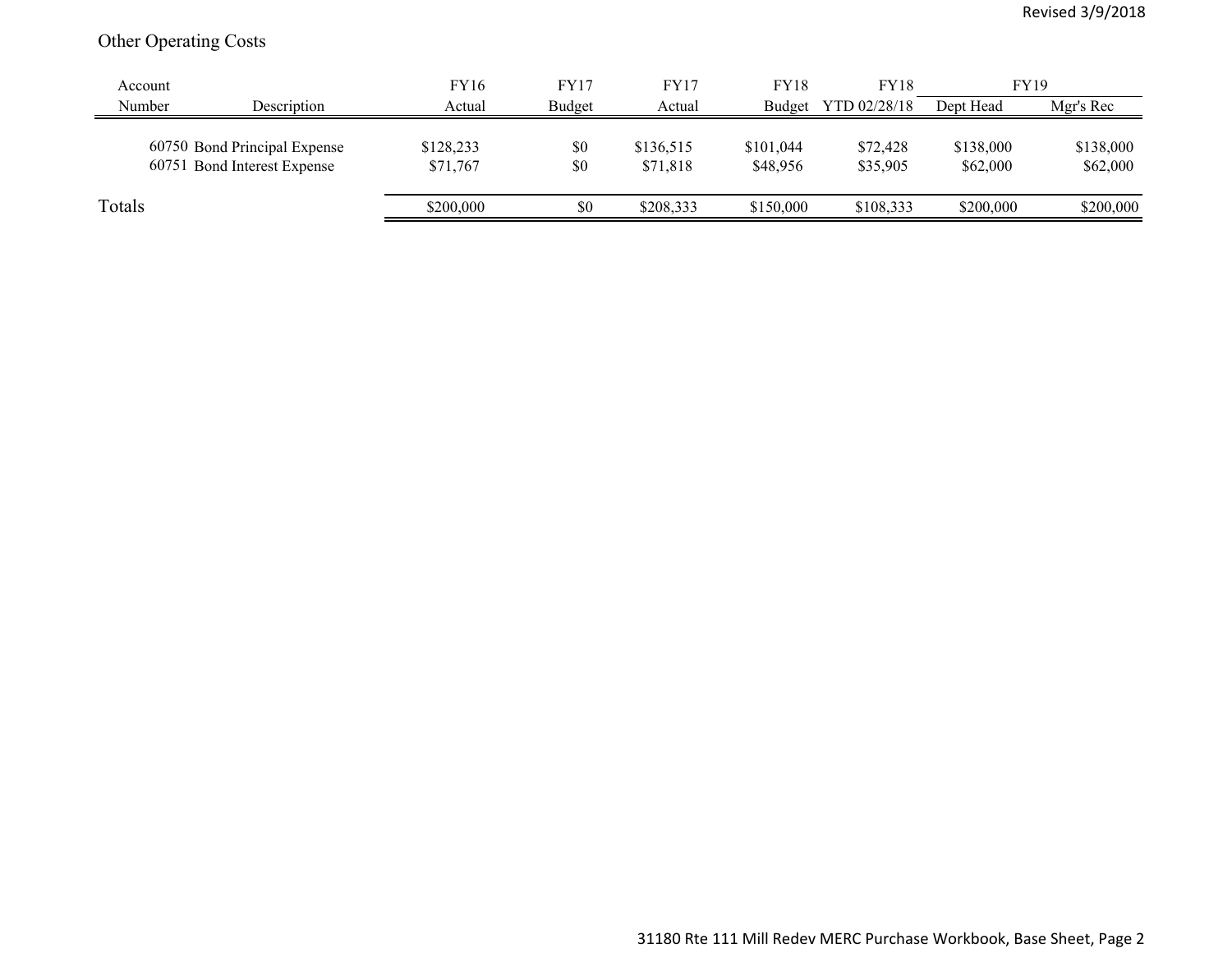

## **Fiscal Year 2019 Budget Request**

March 9, 2018 **Department:** Rte. 111-Mill Redev MERC Purch

Account Title: Bond Principal Expense

Department Number: 31180 31180 Account Number: 60750

| FY2016       | FY 2017       |              | FY 2018       | FY 2018       |
|--------------|---------------|--------------|---------------|---------------|
| Actual       | <b>Budget</b> |              | <b>Budget</b> | Est. Expended |
| \$128,233.20 | \$0.00        | \$136,514.90 | \$101,044.00  | \$101,044.00  |

| FY-2019       | Department   | City Mgr       | Council | Increase    |
|---------------|--------------|----------------|---------|-------------|
|               | Reauest      | Recommendation | Action  | (Decrease)  |
| <b>Budget</b> | \$138,000.00 | \$138,000.00   |         | \$36,956.00 |

**Support for Budget Request:** Provide justification for the budget request using as much detail as possible

 to support it. Examples of acceptable support include unit costs, quantity estimates, price quotes, etc. Requests based solely on a percentage increase above the previous budget will not be accepted. Use additional sheets if necessary.